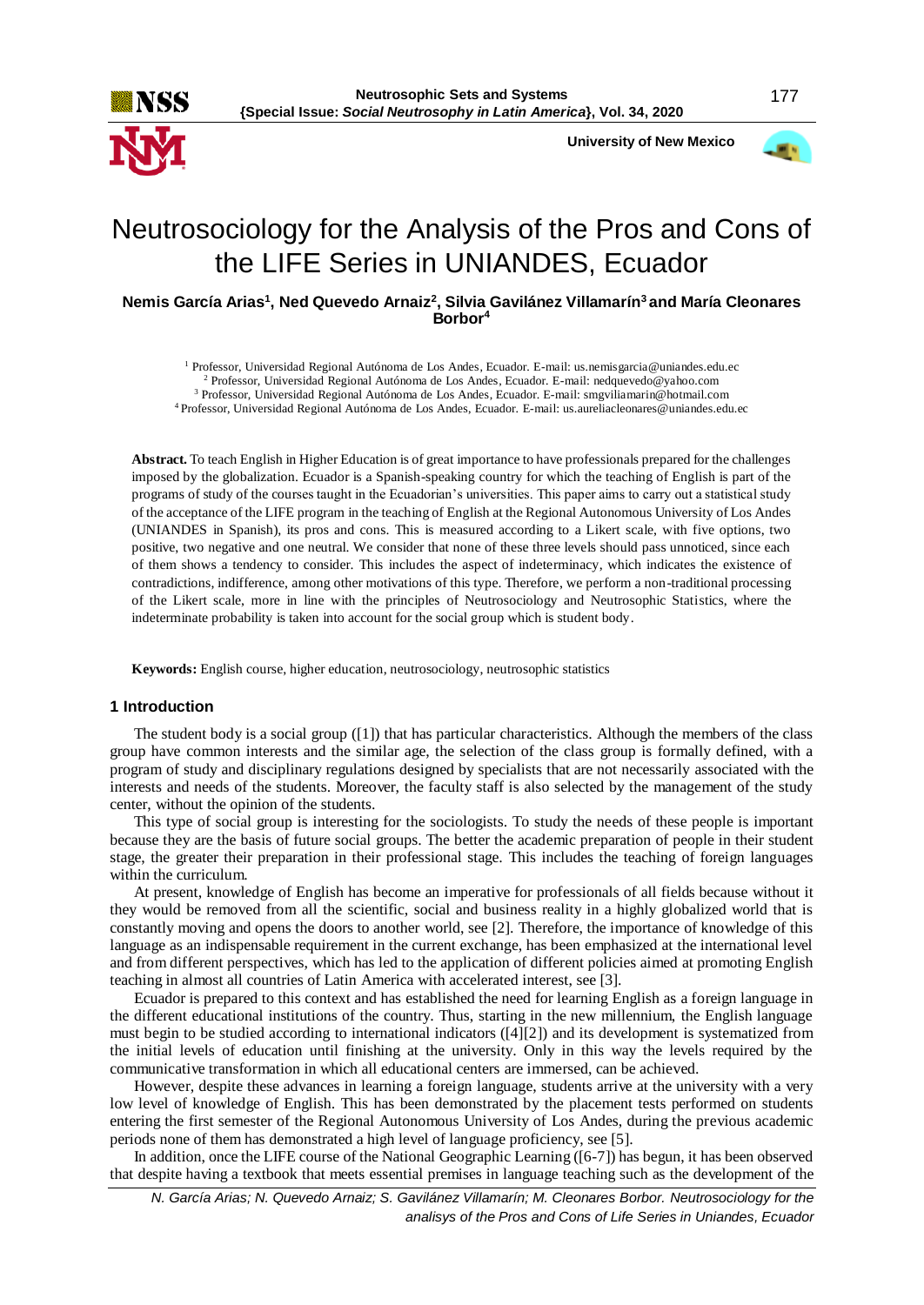four fundamental skills of the language, of working with very up-to-date issues regarding different spheres of life in several countries and of having a platform that supports and expands the individual work of the students, even the expected results do not cover the teachers' expectations according to the levels they are scheduled to have at the end of the third book in the series, LIFE 3 (2015). Therefore, the authors of this paper aim to assess the main results obtained so far with this series after five semesters using the aforementioned series.

To obtain the essential information in this investigation, a questionnaire was used as a technique for the survey analyzed with the Likert Scale ([8][3, 4]) in an adaptation of the Course Experience Questionnaire (CEQ 2010) of the Curtin University, Australia ([9][5]), with the objective of measuring the intensity or the degree of feeling towards various aspects related to the teaching-learning of English. The scale was applied to 83 students out of a total of 153 in the third semester for having already had previous experience of the LIFE series, which represents a sample of 54.24% of the total population. 8 of the 12 teachers who worked in these three semesters were also surveyed, representing a sample of 66.6% of this population of teachers. Twenty questions were grouped into seven fundamental groups that covered aspects related to motivation, methodology, and course organization among others.

The applied Likert scale contains among its options positive values in different gradations, as well as negative values in its different gradations, and one neutral value. Here we consider the importance of neutral responses, because the study of the social phenomenon would not be complete if the neutrality given by indifference or contradiction of opinions is not taking into account. That is why we process the data given on the Likert scale in a different way than the traditional manner, where we separate the percentages of positive, negative and neutral responses in their different gradations, to evaluate the pros and cons of that series for teaching English. Although the study is restricted to students of the Regional Autonomous University of Los Andes, we think that the results of this study can be generalized to other higher level centers of the Ecuadorian universities.

That is why the present study will be based on the Neutrosophic Sociology or briefly Neutrosociology, see [10]. Neutrosociology is the study of sociology using neutrosophic scientific methods. The huge social data that we face in sociology is full of indeterminacy: it is vague, incomplete, contradictory, hybrid, biased, ignorant, redundant, superfluous, meaningless, ambiguous, unclear, etc. That is why the neutrosophic sciences (which deal with indeterminacy) should be involved, such as: neutrosophy, neutrosophic set, neutrosophic logic, neutrosophic probability and neutrosophic statistics, neutrosophic analysis, neutrosophic measure, and so on.

Neutrosophic probability and neutrosophic statistics are used to study and analyze social facts, behaviors, and causes, see [11][6] . Neutrosophic Statistics refers to a set of data, such that the data or a part of it are indeterminate in some degree, and to methods used to analyze them.

This paper is divided according to the following structure; Section 2 describes some tools of Neutrosociology and Likert scale. Section 3 describes the results obtained from the study conducted at UNIANDES. The last section is dedicated to draw conclusions.

## **2 Materials and Methods**

This section is dedicated to summarize the main concepts and definitions of the Neutrosophic Sociology. Additionally, we describe some details about evaluation with Likert scale.

#### **2.1 Neutrosophic Sociology**

According to Smarandache "the sociology is the neutrosophic scientific study of society", see [10]. This is because when social phenomena are analyzed, it is not ruled out that there is a certain degree of indeterminacy, inaccuracy, contradiction, indifference, among others.

In modern societies, in addition to each individual as a basic unit, there are different groups of people where there are interactions within the group and between the groups, having some degree of internal and external cooperation and also of competence, conflict, lack of communication and information. The tools for the study of the Neutrosophic Sociology is the Neutrosophic Statistics, where the data, the populations, the parameters of the distribution functions, the hypothesis tests, among others, manifest themselves in a somewhat imprecise way.

Each neutrosophic concept, phenomenon, entity, can be measured based on the Neutrosophic Logic ([12-13]), where semantics are defined as follows:

Given P a proposition it can be measured with a triple of values as it is shown in Equation 1.

 $NL(P) = (t, i, f)$  (1)

Where NL is the logical evaluation of P, such that this is t% true, i% indeterminate and f% false, and  $0 \le t+i+f \le 3$ . In the case of working with Neutrosophic Statistics or Neutrosophic Probability, these three values can mean that if P is an event, t is the expected percentage of occurrence of P, f is the percentage of non-occurrence, while i is the percentage where there are contradictions of viewpoints, lack of information, indifference, among others, and  $0 \leq t + i + f \leq 1$ .

In addition, the triad that represents the semantics of neutrosophic logic can be generalized to the Refined Neutrosophic Logic ([14-15][7]), where more than one value of truthfulness, indeterminacy or falsehood can be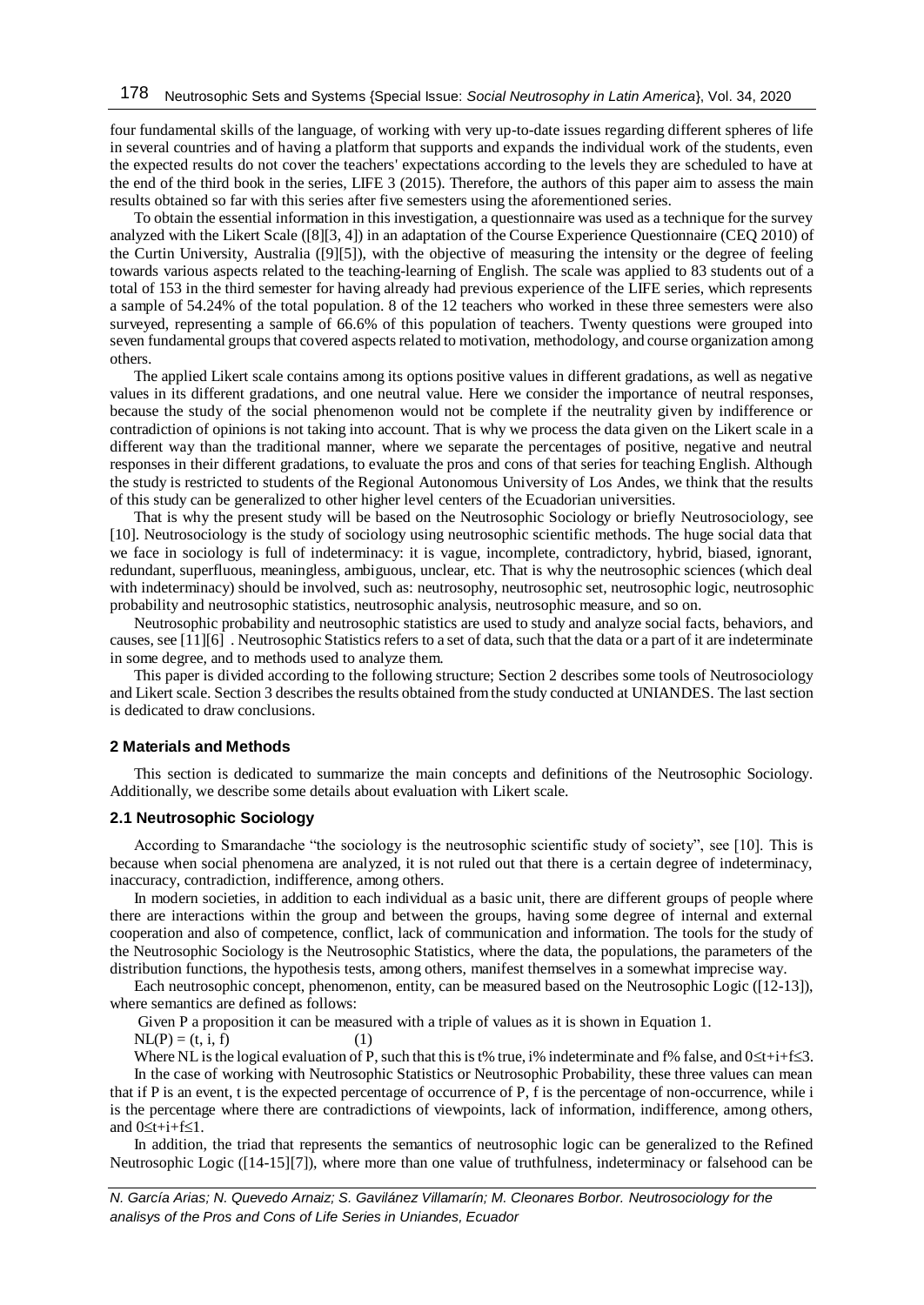considered.

In general, semantics can be generalized as shown in Equation 2.

$$
RNL(P) = (t_1, ..., t_l, i_1, ..., i_m, f_1, ..., f_n)
$$
 (2)

Where  $t_1, ..., t_l, i_1, ..., i_m, f_1, ..., f_n \in [0, 1]$ , such that l, m, n  $\geq 1$  and  $0 \leq \sum_{i=1}^l t_i + \sum_{j=1}^m i_j + \sum_{k=1}^n f_k \leq 1 + m + n$ .

A social change makes the society to get degrees of evolutions  $(T_1, T_2, ...)$  with respect to each of some social parameters, degrees of involution  $(\mathcal{F}_1, \mathcal{F}_2, \ldots)$  with respect to each of the other social parameters, and degrees of neutralities (neither evolution, nor involution)  $(1, 1, 2, ..., 1, n, n \ge 0)$  with respect to each of a third set of social parameters, and degrees of uncertainties (not clear if it is evolution or involution)  $(\mathcal{I}_{n+1}, \mathcal{I}_{n+2}, ...)$  with respect to each of a fourth set of social parameters, see [10].

## **2.2 The Likert scale**

The Likert Scale was first introduced in 1932 and is very popular in psychometric tests, see [16]. This consists of asking questions to the enquired person to determine his/her personality trait, ability, perception. A set of possible answers with different degrees of acceptance, refutation and neutrality is proposed to the person.

Although the number of possible answers is not unique, the most common number of them is 5, even though it can be an even number, or a larger odd number, see [8, 16-18]. A neutral value is usually included (I don't know, I don't care, undecided). The greater the number of possible responses, the greater the accuracy of the responses, and the respondent will have more opportunity to express what he/she really thinks. In this case the approximation to what the respondent responds is greater.

On the other hand, if the number of possible responses is even, the positive responses will necessarily have either greater or lesser gradation than the negative responses and this asymmetry may impair the respondent's opportunity to be more precise in the responses.

As we emphasized earlier, the most common scale consists of 5 possible answers that is a symmetric scale, an example is the following:

- 1. strongly approve,
- 2. approve,
- 3. undecided,
- 4. disapprove,
- 5. strongly disapprove.

This scale is not formed of continuous variables and can be applied to a set of questions. The final value can be ordinal or an interval, and it is preferred to apply the median, mode, or frequency, rather than the mean or variance. The final processing to the set of questions can be done with the support of nonparametric techniques such as Chi-square test, Kendall Tau B or C test.

The study we do is not applied to a single person; we want to know the opinion of a social group, in the specific context of their opinion on the LIFE program for learning English. However, we think that this study can serve at least as an indication of the opinion of any group of higher education in Ecuador that uses this program.

Particularly in this paper we will not do a classic processing of the data obtained through the Likert scale, but from a scale of 5 elements we will determine the percentage of cases for each of the options, for all respondents, according to Formula 2. This type will allow explicit consideration of indeterminacy cases corresponding to the third point of the scale.

## **3 Results**

The authors of this paper surveyed students of all careers who attended the third level of the Technology Transfer Center (TTC) of UNIANDES Santo Domingo, that corresponds to the third book of the LIFE series with the aim of assessing the main results obtained so far with the aforementioned Series. All teachers who at that time taught at that level were also surveyed.

Specifically, 83 students from a total of 153 in the third semester were surveyed for having already had previous experience of the LIFE series, which represents a sample of 54.24% of the total population. 8 of the 12 teachers who worked in these three semesters were also surveyed, representing a sample of 66.6% of this population of teachers.

The survey was based on the Likert scale, on a questionnaire from the Course Experience Questionnaire (CEQ 2010) of the Curtin University in Australia. The Likert scale was designed based on the following responses:

- 1. Strongly agree,
- 2. Agree,
- 3. Neither agree nor disagree,
- 4. Disagree,
- 5. Strongly disagree.

The results of the student survey are shown in Table 1, while the results of the teacher's survey are shown in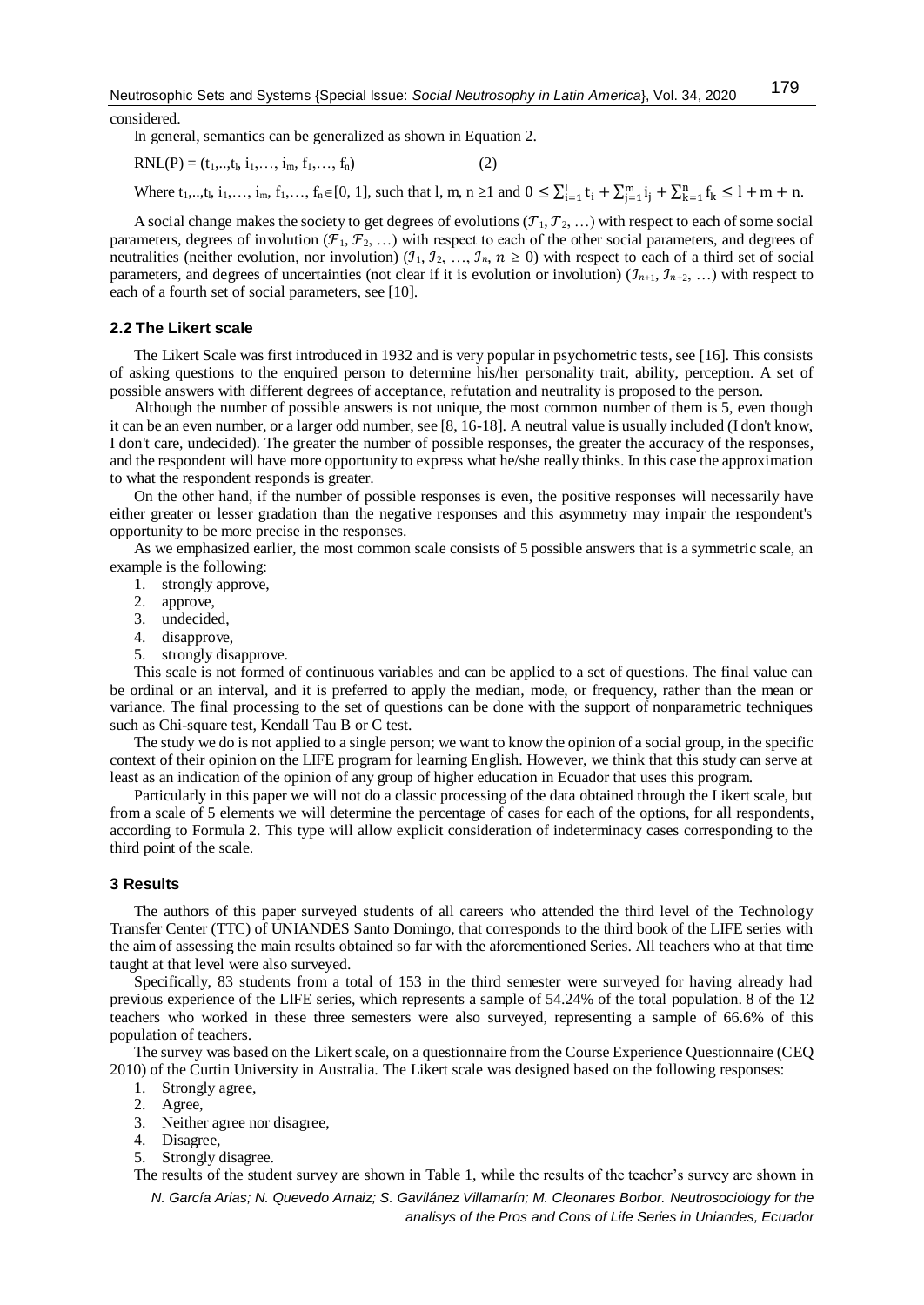| Table 2.                                           |                |       |                               |                  |                      |       |
|----------------------------------------------------|----------------|-------|-------------------------------|------------------|----------------------|-------|
| <b>Aspect</b>                                      | Strongly agree | Agree | Neither agree<br>nor disagree | Disagree         | Strongly<br>disagree | Total |
| 1. Student-Teacher Interaction                     |                |       |                               |                  |                      |       |
| 1. Dedication for explanations                     | 51             | 26    | 5                             | $\mathbf{1}$     | $\boldsymbol{0}$     | 83    |
| 2. Student-student interaction                     |                |       |                               |                  |                      |       |
| 1. Teamwork skills                                 | 38             | 29    | 14                            | 2                | $\boldsymbol{0}$     | 83    |
| 3.Rapport                                          |                |       |                               |                  |                      |       |
| 1. Teacher identifies potentialities               | 12             | 39    | 28                            | 4                | $\mathbf{0}$         | 83    |
| 2. Work motivation                                 | 30             | 34    | 15                            | 3                | $\mathbf{1}$         | 83    |
| 3. Attention to difficulties                       | 33             | 28    | 21                            | $\mathbf{0}$     | $\mathbf{1}$         | 83    |
| 4. Feedback                                        |                |       |                               |                  |                      |       |
| 1. Useful Feedback                                 | 30             | 41    | 9                             | $\overline{c}$   | $\mathbf{1}$         | 83    |
| 2. Applicability of the learned<br>contents        | 30             | 39    | 12                            | $\overline{c}$   | $\mathbf{0}$         | 83    |
| 3. Knowledge of the progress of<br>what is learned | 23             | 46    | 14                            | $\boldsymbol{0}$ | $\boldsymbol{0}$     | 83    |
| 4. The evaluation identifies<br>weaknesses         | 25             | 39    | 14                            | 5                | $\mathbf{0}$         | 83    |
| 5. Course Organization                             |                |       |                               |                  |                      |       |
| 1. Adequate schedule                               | 8              | 9     | 15                            | 19               | 32                   | 83    |
| 2. Evaluation frequency                            | 23             | 35    | 21                            | 3                | 1                    | 83    |
| 3. Learning environment                            | 25             | 32    | 20                            | 3                | 3                    | 83    |
| 6. Motivation of the course                        |                |       |                               |                  |                      |       |
| 1. Course-specialty relationship                   | 10             | 29    | 32                            | 8                | $\overline{4}$       | 83    |
| 2. Motivation for research                         | 14             | 33    | 28                            | 6                | 2                    | 83    |
| 3. Motivation for learning                         | 23             | 31    | 20                            | 3                | 6                    | 83    |
| 4. Usefulness of what has been<br>learned          | 30             | 33    | 13                            | 3                | $\overline{4}$       | 83    |
| <b>7. Course Results</b>                           |                |       |                               |                  |                      |       |
| 1. Analysis and synthesis skills                   | 15             | 30    | 31                            | $\overline{4}$   | 3                    | 83    |
| 2. Problem solving skills                          | 12             | 35    | 24                            | 10               | $\overline{c}$       | 83    |
| 3. Written and oral skills                         | 22             | 34    | 22                            | $\overline{4}$   | 1                    | 83    |
| 4. Course Quality                                  | 24             | 34    | 20                            | $\overline{c}$   | 3                    | 83    |

Neutrosophic Sets and Systems {Special Issue: *Social Neutrosophy in Latin America*}, Vol. 34, 2020 180

**Table 1:** Results of the UNIANDES student survey according to the adaptation of the Course Experience Questionnaire of the Curtin University.

| Aspect                                                           | Strongly<br>agree | Agree | Neither agree Disagree<br>nor disagree |              | Strongly<br>disagree | Total |
|------------------------------------------------------------------|-------------------|-------|----------------------------------------|--------------|----------------------|-------|
| 1. Student-Teacher Interaction                                   |                   |       |                                        |              |                      |       |
| 1. Dedication for explanations<br>2. Student-student interaction |                   |       | 0                                      | $\mathbf{0}$ | $\theta$             | 8     |
| 1. Teamwork skills                                               | 6                 |       | 0                                      | $\mathbf{0}$ | 0                    | 8     |
| 3. Rapport                                                       |                   |       |                                        |              |                      |       |
| 1. Enthusiasm when teaching                                      | 6                 |       | 0                                      | $\mathbf{0}$ | 0                    | 8     |
| 2. Attention to diversity                                        | 3                 | 5     | 0                                      | $\mathbf{0}$ | 0                    | 8     |
| 4. Feedback                                                      |                   |       |                                        |              |                      |       |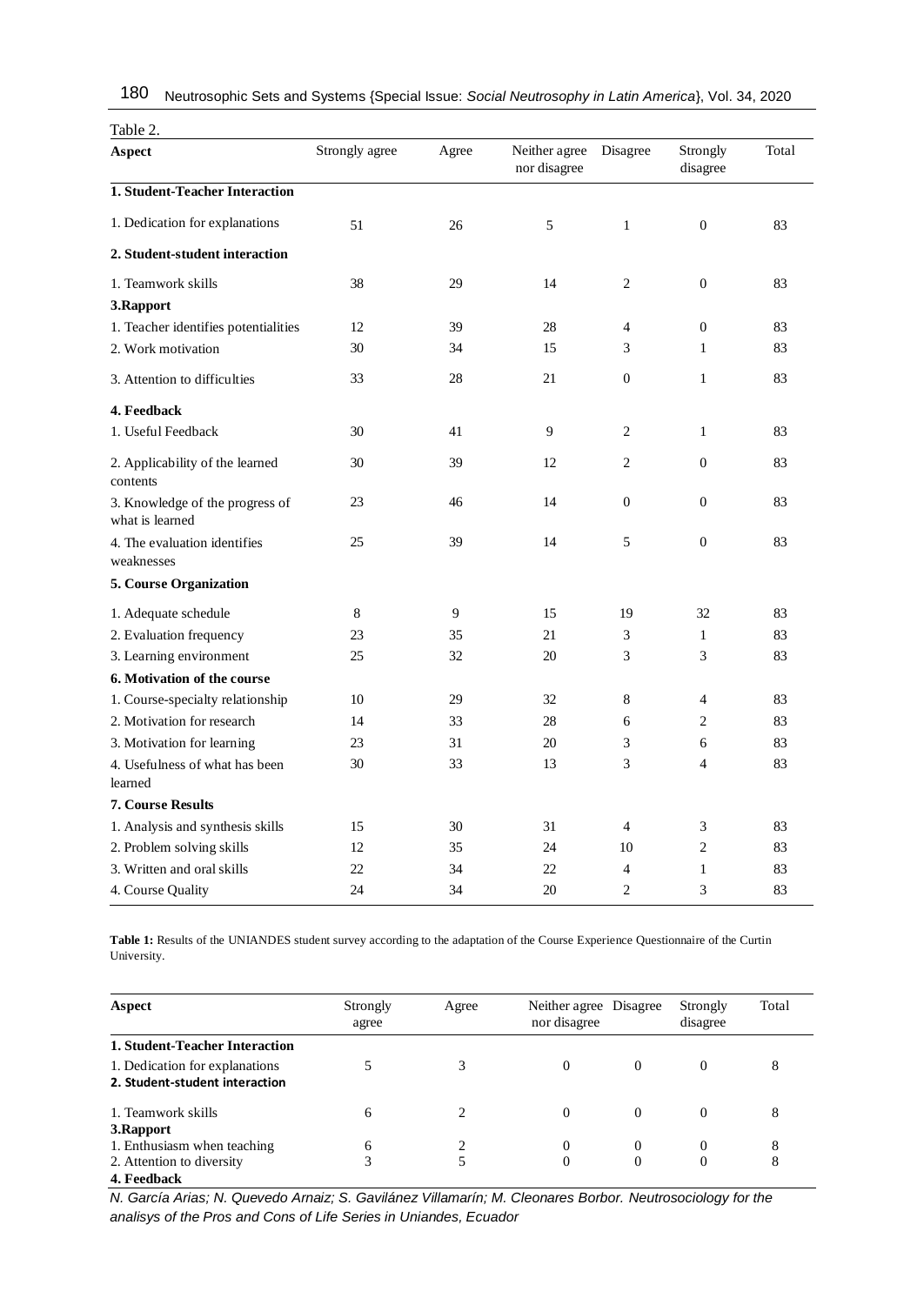| Neutrosophic Sets and Systems {Special Issue: Social Neutrosophy in Latin America}, Vol. 34, 2020 |   |  |  |   |  |  |
|---------------------------------------------------------------------------------------------------|---|--|--|---|--|--|
| 1. Identify learning styles                                                                       |   |  |  |   |  |  |
| 2. Exams reflect learning                                                                         |   |  |  |   |  |  |
| 3. Platform utility                                                                               |   |  |  |   |  |  |
| 4. Evaluation as reproduction of learning                                                         |   |  |  |   |  |  |
| 5. Evaluation as creation of learning                                                             |   |  |  |   |  |  |
| <b>5. Course Organization</b>                                                                     |   |  |  |   |  |  |
| 1. Issue difficulty                                                                               |   |  |  |   |  |  |
| 2. Teamwork                                                                                       |   |  |  |   |  |  |
| 3. Frequency of evaluations                                                                       |   |  |  |   |  |  |
| 4. Classroom or laboratory conditions                                                             |   |  |  |   |  |  |
| 6. Motivation of the course                                                                       |   |  |  |   |  |  |
| 1. Extension of the topic to the                                                                  |   |  |  | 0 |  |  |
| professional context                                                                              |   |  |  |   |  |  |
| 2. Correspondence between program and                                                             | 0 |  |  |   |  |  |
| profession                                                                                        |   |  |  |   |  |  |
| 3. Extension of the topic to the                                                                  |   |  |  | 0 |  |  |
| Ecuadorian context                                                                                |   |  |  |   |  |  |
| <b>7. Course Results</b>                                                                          |   |  |  |   |  |  |
| 1. Need to investigate content                                                                    |   |  |  |   |  |  |
| 2. Language skills balance                                                                        |   |  |  |   |  |  |
| 3. Applicability of issues to reality                                                             |   |  |  |   |  |  |

**Table 2:** Results of the survey of teachers of UNIANDES according to the adaptation of Course Experience Questionnaire of the Curtin University.

We consider the result of the surveys in the form of  $(t_1, t_2, i, f_1, f_2)$  where  $t_1$  is the percent of being very in favor of the method, t<sub>2</sub> is the percent of being in favor of the method, i is the percent of indeterminacy,  $f_1$  is the percent of being against the method and  $f_2$  is the percent of being very against the method.

These indices are calculated as the total percentage of 'Strongly agree' to calculate  $t_1$ , as the total percentage of 'Agree' to calculate t<sub>2</sub>, as the total percentage of 'Neither agree nor disagree' to calculate i, as the total percentage of 'Disagree' to calculate  $f_1$ , and as the total percentage of 'Strongly disagree' to calculate  $f_2$ .

The results were the following:

For students we obtained the five-tuple (0.28795181, 0.39518072, 0.22771084, 0.05060241, 0.03855422).

For teachers we obtained the five-tuple (0.34210526, 0.4736842, 0.13157895, 0.03289474, 0.01973684).

As it can be seen there exists a high rate of approval of the method in both surveys, and the disapproval does not reach 1%. However, there is a considerable index of indeterminacy, of approximately 23% for students and 13% for teachers, which must be carefully studied. Let us note that these results concern with the majority of students and teachers.

## **Conclusion**

This paper was dedicated to investigating the pros and cons of using the LIFE method at the Regional Autonomous University of the Andes, in Ecuador. To do this, a survey was applied to teachers and students who passed the third level of the method, where they had to mark answers according to a Likert scale of 5 points. It was concluded that the majority of both, the students and teachers accept the method to a greater extent, while in an almost insignificant degree they reject the method, which means that there are many pros and few cons of applying the method. The most interesting part of the study is the degree of indeterminacy or indifference, which reached more than 13%, which is a point to investigate. Both, the two positive and the two negative values did not show large differences of gradation, which is another indicator to investigate, especially the fact that the feeling of "Strongly agree" is not very different to that of merely "agree".

This study was conducted from the perspective of Neutrosociology, which means that more than a simple survey this is a study of the social group consisting of university students and their learning of the English language, which may be a valid result for the other Ecuadorian universities which use this method. Thus, that is another challenge of research and future work, the study of the acceptance of this method in other universities in the country.

#### **References**

- [1] Turner, J. C. (1982). Towards a cognitive redefinition of the social group. In H. Tajfel (Ed.), *H. Social identity and intergroup relations* (pp. 15–40). Cambridge, UK: Cambridge University Press.
- [2] H. (2014). Changes in the sciences in the presence of the impact of the globalization (Cambios en las ciencias ante el impacto de la globalización)(In Spanish ). *Revista de Estudios Sociales, 50*, 167-173.
- [3] Sánchez, M. E. and Diez, I. (2014). English teaching as public politics of Latin America:A comparative study (La enseñanza del inglés como política pública de América Latina: Estudio comparado)(In Spanish) [Electronic Version],